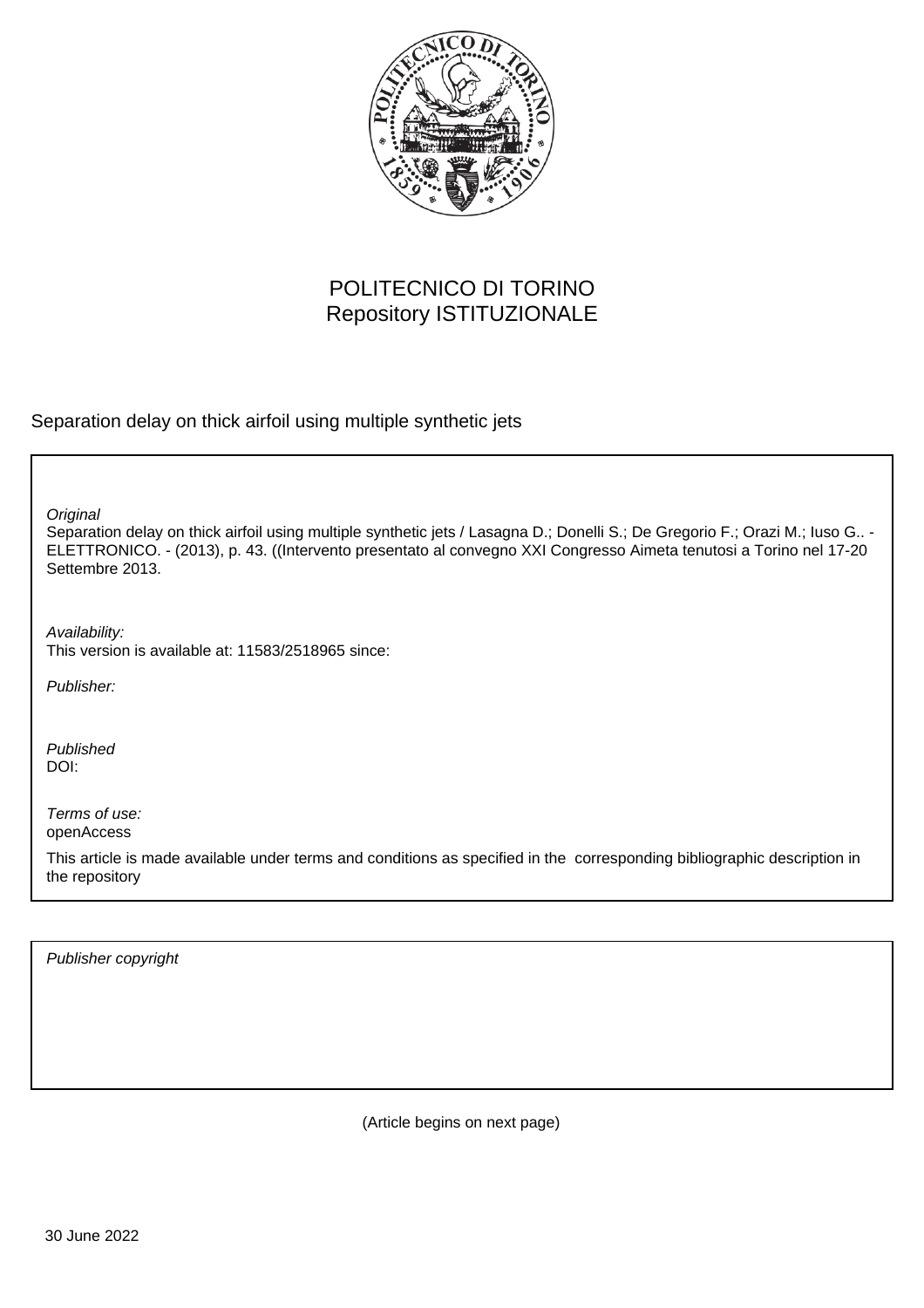## Separation delay on thick airfoil using multiple synthetic jets

Davide Lasagna<sup>1</sup>, Salvatore Donelli<sup>2</sup>, Fabrizio De Gregorio<sup>2</sup>, Matteo Orazi<sup>1</sup>, Gaetano Iuso<sup>1</sup>

<sup>1</sup>*Department of Mechanical and Aerospace Engineering, Politecnico di Torino, Italy E-mail*: *gaetano.iuso@polito.it*

<sup>2</sup>*C.I.R.A. spa Capua (Caserta), Italy E-mail*: *r.donelli@cira.it*

*Keywords:* Flow control, synthetic jets, separation delay.

SUMMARY. High momentum 2D synthetic jet actuators are tested experimentally focusing the investigation on the separation delay over the airfoil NACA 0024 at high angles of attack. Four slots are present on the suction side of the airfoil. The number of slots in the downstream direction, the position and the width of the active slots and the forcing frequency were varied to investigate on their effects produced. Pressure measurements and wake analysis were performed at Reynolds number equal to  $10<sup>6</sup>$ . A weak influence was observed at low and medium incidences on the lift and drag curves. Considerable increments of the lift coefficient also associated with drag reductions were obtained at high angles of attack according to the values of the forcing frequency and the slots configuration. The influence of the slot width does not highlight great differences on the lift and drag curves. The upstream location of the slots is more effective to delay separation compared with further downstream positioning. Two consecutive active slots were effective as a single one at the same frequency while the estimated comparison at constant momentum could allow better performances. The tests were carried out operating with forcing frequencies near the resonance conditions of the system synthetic jet- cavity-pneumatic line.

## 1 INTRODUCTION

The separation control is a widely investigated topic due the large influence of the separated flow on the aerodynamic performance of both streamlined and bluff bodies. Steady and unsteady forcing are extensively used to control flow separation. Seifert et al. [1] have demonstrated that much less power is required to produce equivalent increases in the lift coefficient for oscillatory control rather than for steady blowing techniques. Results related to the unsteady forcing show that the optimum reduced frequencies  $F^+ = f x_{te}/V_{\infty}$  for separation control are in the range  $0.3 < F^+ < 4$ for most cases. Many papers have been devoted to investigate on the potentiality of synthetic jets as flow separation control device. Glezer and Amitay [2] gave an exhaustive review on the basic characteristics of synthetic jets and on their applications for the flow control around streamlined and bluff bodies. The interesting aspects of such forcing relay on the possibility to tune the two forcing parameters, oscillation frequency and amplitude, in order to generate the most appropriate length and time scales for the given flow to be controlled.

Application of synthetic jets to control the laminar separation under the effects of adverse pressure gradient on a flat plate have been proposed by Guang Hong [3]. The author used specific forcing frequencies to trigger T-S instability in order to accelerate the viscous transition. The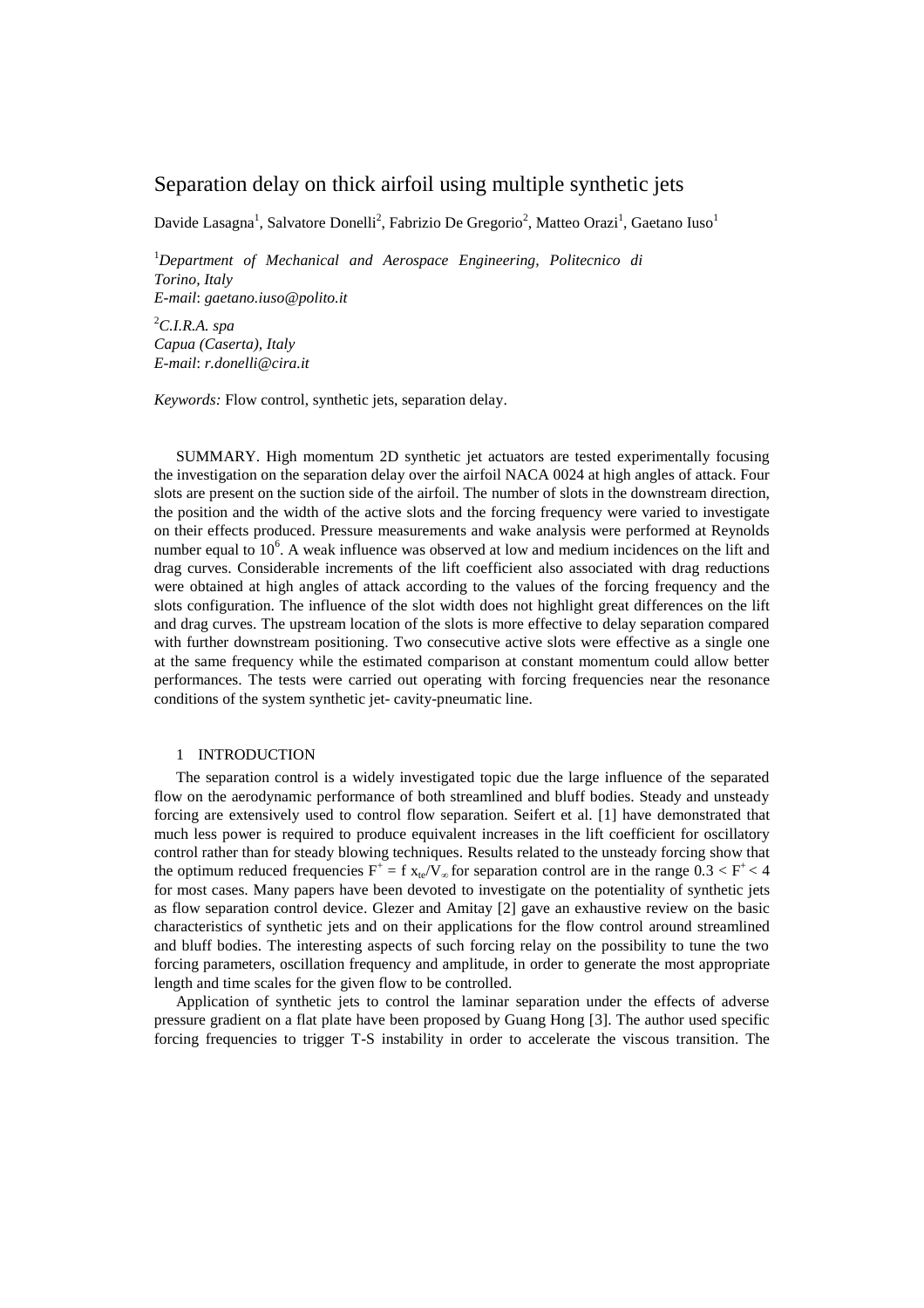separation delay is vital near stall conditions where aerodynamic performance deteriorate rapidly. Higher lift and increased stall incidence, possibly associated to low drag, are required to have an efficient flow control technique. The use of synthetic jets for stall delay has been proposed by Donovan et al., [4] ; Seifert et al., [5] and by Duvigneau and Visonneau [6].

The synthetic jet injection point can be placed in the region of the leading edge to generate virtual shaping as proposed by Mittal et al. [7] and by Orazi et al. [8]. Tuck and Soria [9] also used synthetic jet mounted on the leading edge of a NACA 0015 airfoil to actively control flow separation and enhance lift. Experiments were conducted at low Reynolds number and evidenced that the largest lift increase was obtained for a non-dimensional frequency of 1.3 to which corresponded a momentum coefficient equal to 0.0014. Amitay et al. [10] achieved an increase of the stall incidence from  $5^{\circ}$  to  $17.5^{\circ}$  on a unconventional airfoil. The momentum coefficient required to reattach the separated flow decreased as the actuator was placed closer to the separation point. Further downstream locations of the synthetic jet injection are also very effective to delay separation.

Wilson et al. [11] experimentally investigated the effects of a 2D synthetic jet positioned at  $x/c=0.30$  and  $x/c=0.65$  on a thick NACA 0036 airfoil at a Reynolds number equal to 10<sup>6</sup>. Forcing frequencies up to 120Hz were tested, giving a maximum momentum coefficient equal to 0.0086. Hot wire measurements in the wake of the airfoil showed a reduced portion of separated flow in the controlled conditions and brought the high Reynolds shear stress layer closer the airfoil surface.

Holman et al. [12] experimentally studied the interaction of adjacent synthetic jets with the cross flow developing on a NACA 0025 airfoil at an angle of attack of 12° and a Reynolds number equal to  $10<sup>5</sup>$ . The authors used piezoelectric actuators varying the relative phasing and the oscillation frequency and amplitude to control the flow separation. The authors observed that the jet formation was not a necessary condition to achieve an effective control. Moreover, also the relative phasing of the jets did not appear to play a significant role in the separation delay.

The main motivation of the present work is primarily related to the lack of results inherent to the use of very high momentum injection to control the flow separation on airfoils at high angles of attack and high Reynolds number. Another goal related to the applicability of the flow control actuators was the development of compact, low weight, low power consumption and reliable system for long duration employments.

#### 2 EXPERIMENTAL SETUP AND MEASUREMENTS TECHNIQUES

The experiments were arranged in the wind tunnel of the Mechanical and Aerospace Department of the Politecnico di Torino. The circular test section is characterized by diameter and length equal to 3m and 5m respectively. The airfoil chord and spanwise length of the model were respectively equal to 500mm and 1200mm. The model was realized in aluminium and manufactured by numerical control machining. Two large rectangular end plates were mounted at the extreme parts of the model extending from two chords upstream the leading edge up to 3 chords downstream the trailing edge. Static pressure taps were distributed on the model for a total of 128, most of which positioned in the middle section while the others were located on a parallel section at 200mm from one endplate. The static pressure taps on the model surface were connected to two ZOC33 Scanivalve pressure transducers, each of them allowing to measure up to 64 channels. The full scale is equal to  $\pm 10$  inches of H<sub>2</sub>O for 56 channels pressure inputs and  $\pm 20$ H2O inches for 8 channels pressure inputs. The latter have been connected to the pressure taps located where the maximum suction peak was expected. The transducers have an accuracy of 0.15% of the full scale. The ZOC33 modules have been located inside the model and an Ethernet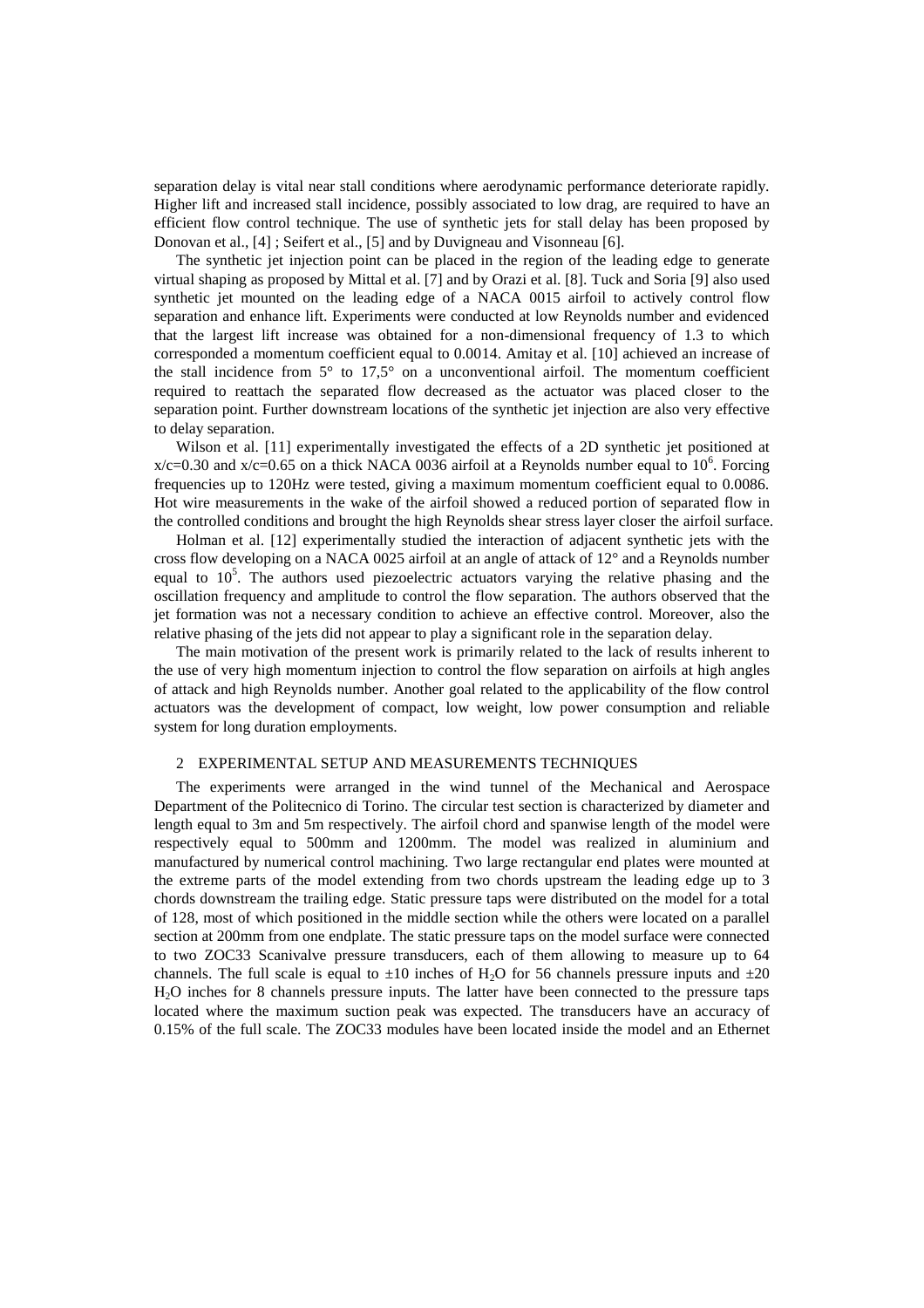cable was used for the data transmission to a personal computer.

The airfoil was mounted vertically on two round tables flush with the two end plates. At the two round plates two cylindrical supports were fixed, the lower one was anchored to a remotely controlled turning table, which allowed to finely adjust the model's angle of attack. The upper support was free to run inside a bearing that allowed only minimum angular misalignments over the 3 meters of length. The suction side of the wing model presented a box covered by a rectangular plate having four equal rectangular slots aligned with the spanwise direction of the model. The synthetic jets emerged from the slots perpendicularly to the airfoil surface. By varying the cover plates was possible to change the slots width. In table 1 the streamwise positions and width for slot pertaining to each panel are reported.

| <b>Slot</b> | Position x/c |     | Width h [mm ] |     |  |
|-------------|--------------|-----|---------------|-----|--|
| O           | 0.449        | 0.5 |               | L.5 |  |
|             | 0.497        | 0.5 |               | 1.5 |  |
| S.          | 0.545        | 0.5 |               | 1.5 |  |
|             | 0.594        | 0.5 |               | L.5 |  |

Table 1 Locations and width of the slots for each cover panel.

For each cover plate different configurations were allowed by simply closing with tape some of the slots. In this way it was possible to test the effects of the distance between the slots, the number of the active slots and their width. For each configuration the effects of the forcing frequency was investigated. In figure 1 the pictures of the wing interior (a), of the cover plate (b) and of the synthetic jet actuator (c) are reported.



Figure 1. a) Synthetic jets module in wing b) Suction side with the multiple synthetic jet slots c) Synthetic jets actuators

The synthetic jets plates covered a rectangular plenum inside the airfoil which was fed trough two pneumatic tubes  $(d_{internal} = 1")$  mounted on the sides of the plenum. The other extreme ends of the tubes were connected to the synthetic jets actuators located outside the wind tunnel. The total length of the pneumatic tubes was equal to 8.1m.

The synthetic jets actuator was designed and built using the crank-rod system from two motorcycle engines which were characterized by bore and stroke equal to 39 and 41.8 mm respectively. The two oscillating systems were driven by a remotely controlled brushless electrical motor. Two aluminium cylinders were used as interfaces between the output of the engines and the input of the pneumatic tubes.

The wake analysis was performed to evaluate the airfoil drag. A wake rake having 96 total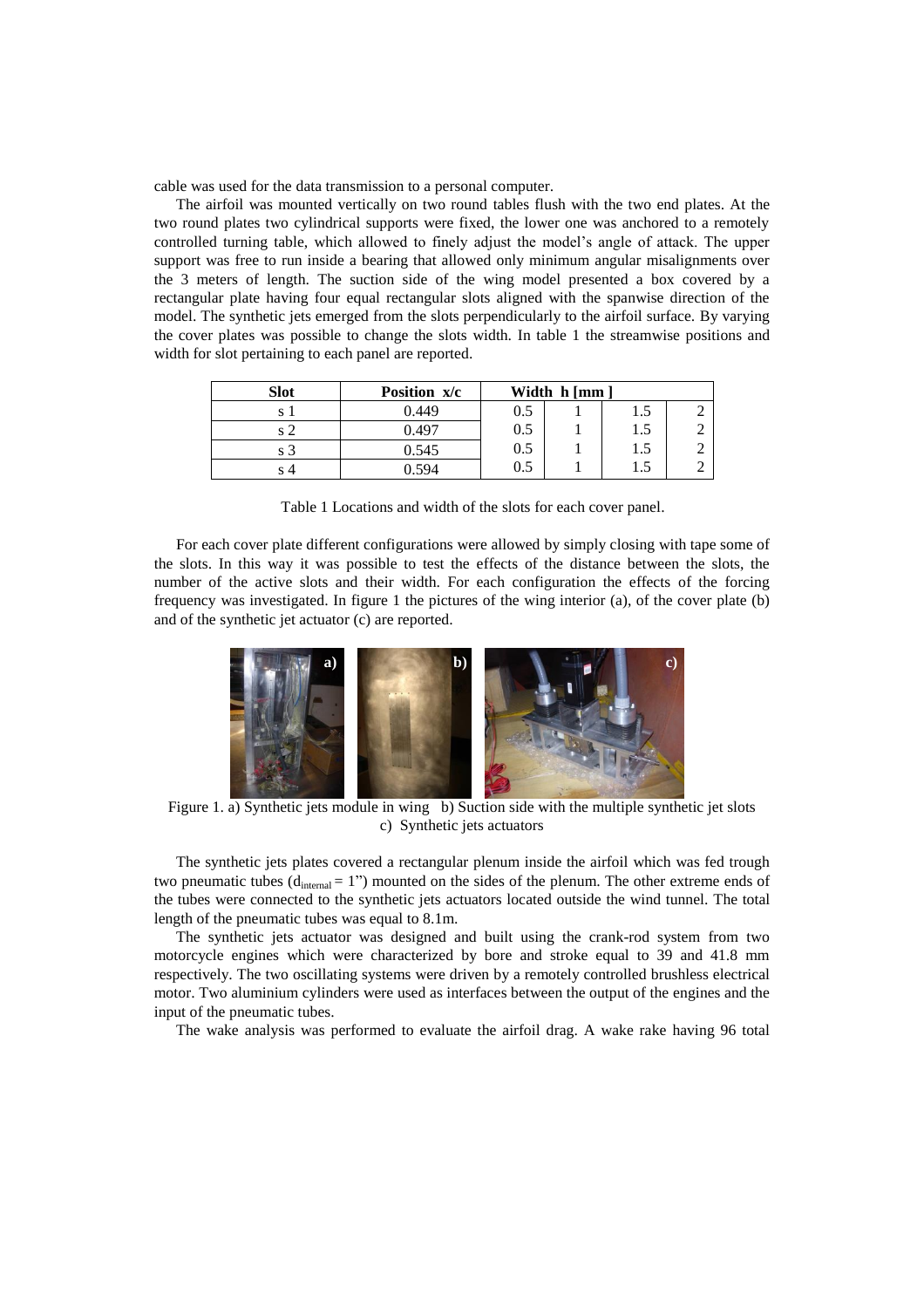pressure probes and 5 static probes was positioned downstream the airfoil at a distance equal to 3 chords from the trailing edge. The total and static pressure measurements in the wake were performed with three DSA3217 Scanivalve pressure transducers having 16 input channels each. The full scale is equal to  $\pm 10$  inches of H<sub>2</sub>O and the accuracy is equal to 0.2% F.S. Also in this case the data transmission between the Scanivalve transducers and the pc was implemented by means of the TCP/IP protocol. The arrangement of the wake rake behind the model is shown in figure 2a while the final setup in the test section is shown in figure 2b.



Figure 2. a) Wake rake b) Test section configuration

## 3 DATA REDUCTION

Lift coefficient was evaluated by integrating the pressure distributions around the model. The drag coefficient was estimated by means of the momentum balance over a control volume using the measured total pressure distributions and the static pressure values from the wake rake measurements. Jones' formula, as reported by Schlichting, [13] was used in the computations of the drag coefficient.

$$
C_D = 2 \int \sqrt{\frac{p_{i2} - p_2}{q_\infty}} \left( 1 - \sqrt{\frac{p_{i2} - p_\infty}{q_\infty}} \right) d\left(\frac{y}{c}\right)
$$

Here the pedicels 2 and  $\infty$  refer to measurement section and free stream conditions, respectively; *c* is the model's chord;  $p_t$  is the total pressure in the wake, *p* the static pressure and  $q_\infty$ the free stream dynamic pressure. Wind tunnel wall corrections, lift interference, solid and wake blockage, were taken into account as described in reference Agard [14]. The corrections were less than 5% over all the range of incidences tested. The accuracy of the aerodynamic coefficients was also evaluated as outlined in Agard [15].

#### 4 RESULTS

The investigation was carried at a Reynolds number equal to  $10<sup>6</sup>$  based on the airfoil chord and on the upstream velocity equal to  $V_{\infty}=30$  m/s. Three different cover plates were used with slots width equal to h=0.5mm, h=1mm and h=2mm. A preliminary investigation was devoted to the synthetic jet characterization in still air using the synthetic jet module outside the model.

#### 4.1 *Synthetic jet characterization*

The power and the characteristic time of a synthetic jet are identified by two forcing parameters, namely the momentum coefficient  $C_{\mu}$  and the non-dimensional frequency  $F^+$  defined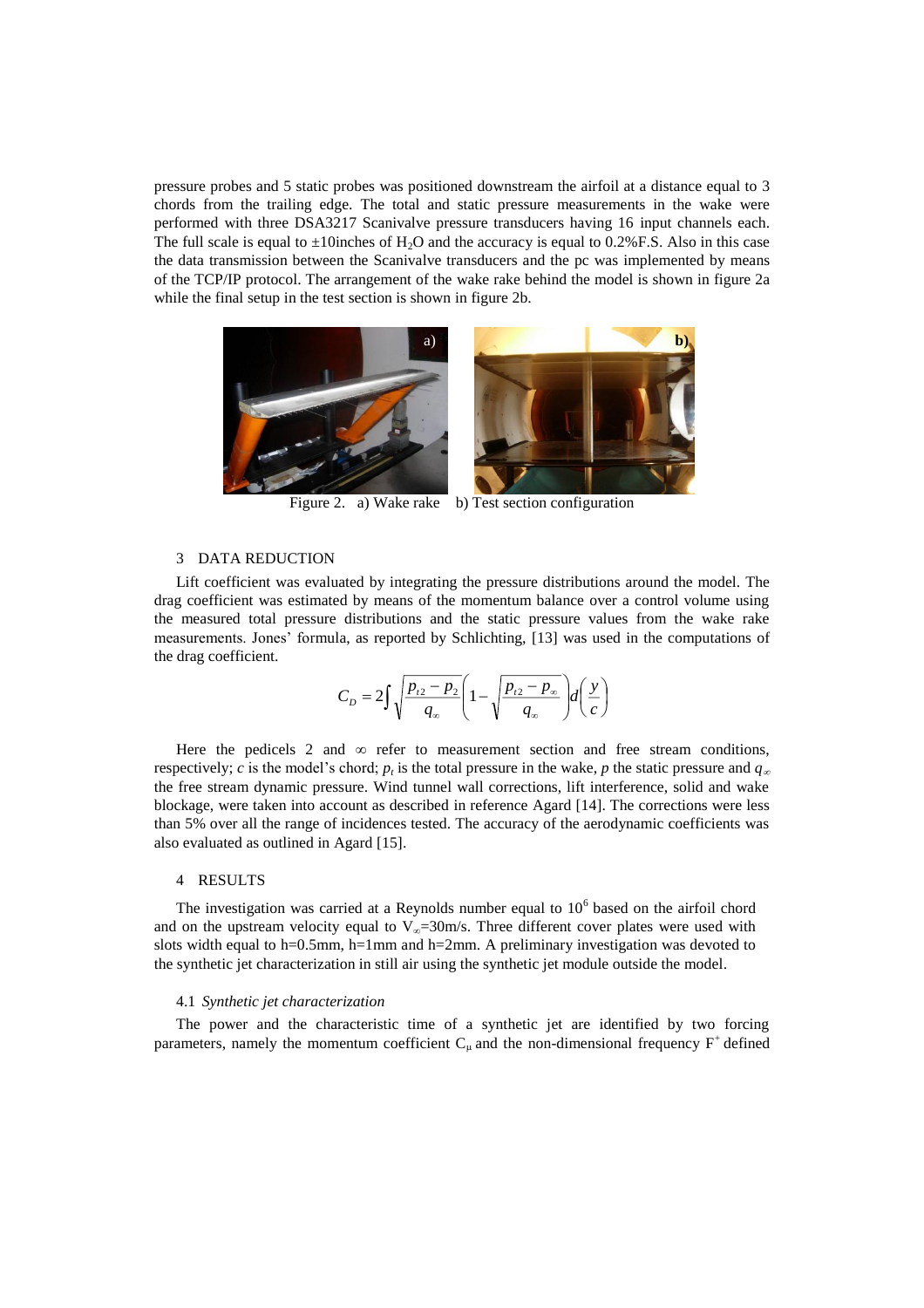respectively as follow :

$$
C_{\mu} = \frac{h V_{sj}^{2}}{c V_{\infty}^{2}} \qquad F^{+} = \frac{f c}{V_{\infty}}
$$

The axial jet velocity  $V_{si}$  was measured using a miniaturized pressure probe positioned at y=5h from the exit section to avoid reversed flow. Velocity distributions were measured along the span and width of the slot. The characterization was carried out over a wide range of frequencies and for slot widths of h=1mm and h=2mm. In figure 3 the velocity on the jet axis as a function of the frequency of oscillation is reported. As can be observed for both widths a resonant behaviour is highlighted for which the jet velocity rises considerably. Four resonance frequencies were revealed for each slot width evidencing increasing velocity peaks with the frequency. The maximum velocity was of about 37 m/s for the thinner slot at the frequency around 70Hz. A weak shifting of the resonant frequencies was present for the two slot widths, the thinner one showed slightly higher resonance frequencies.



Figure 3. Velocity distributions at the slot exit varying the frequency.  $y = 5h$ 

The investigation was therefore performed working at frequencies equal to the mean between those of the two slots widths for the three highest resonance frequencies. For the free stream velocity corresponding to the Reynolds number equal to  $10<sup>6</sup>$  the values of the non dimensional forcing parameters  $C_{\mu}$  and  $F^+$  are reported in table 2. For h=0.5mm the jet velocities were extrapolated at the three frequencies.

| f(Hz) | $h=0.5$ mm | $h=1$ mm | $h=2mm$ |       |
|-------|------------|----------|---------|-------|
| 26.7  | 1.983      | 1.502    | 1.138   | 0.445 |
| 50    | 3.294      | 2.722    | 2.250   | 0.833 |
| 68.3  | 3.615      | 3.042    | 2.560   | .138  |

Table 2. Forcing parameters corresponding to  $V_{\infty}=30 \text{m/s}$ .

## 4.2 *Effects of the forcing on the Lift and Drag curves*

Most of the results presented are related to the range of incidences corresponding to the high angle of attack. In figure 4 the lift and drag curves are displayed in the case of slot 1 and width h=0.5mm. In the same figure the curves corresponding to the baseline case are reported.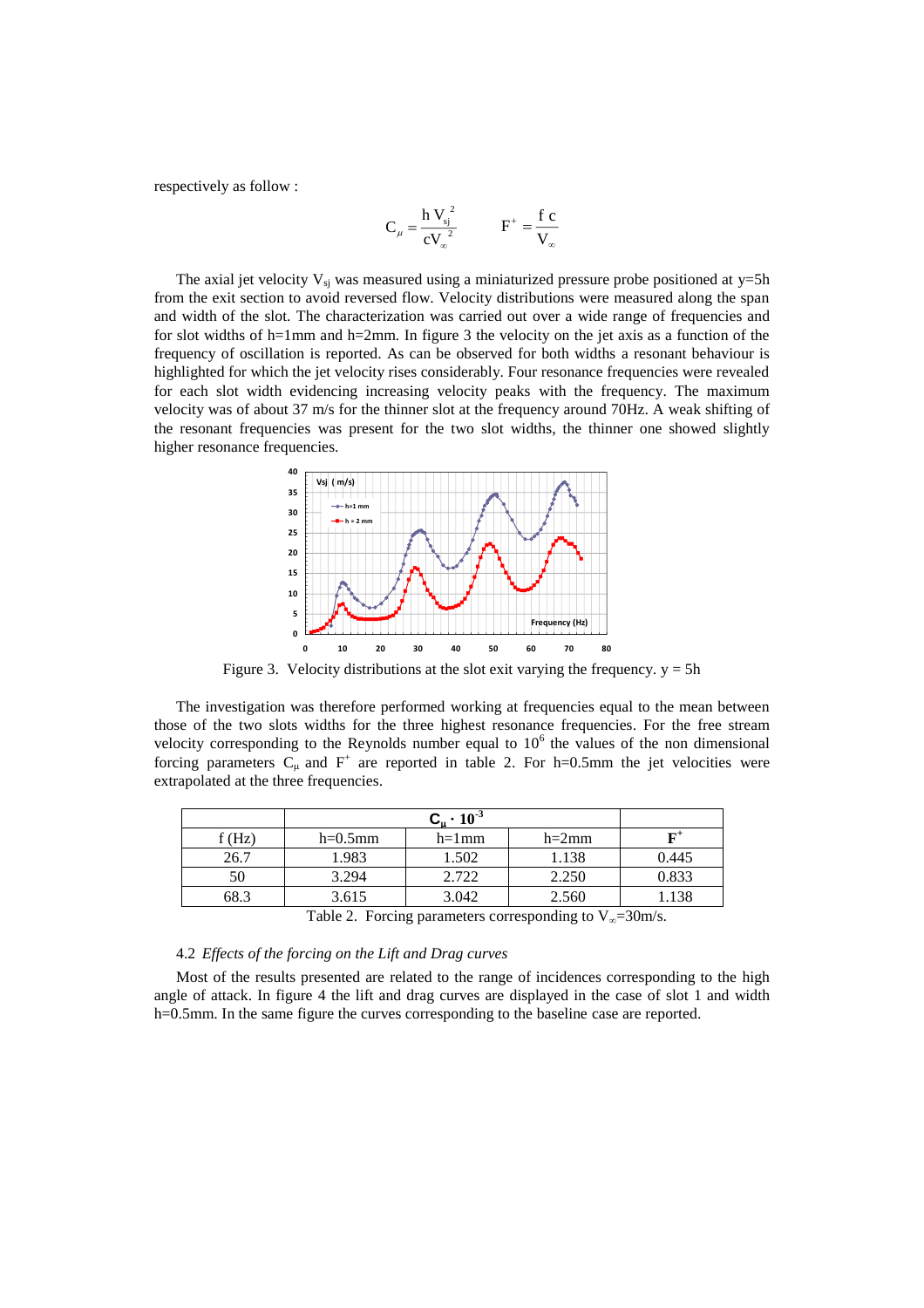

Figure 4 a) Lift curves b) Drag curves. Effects of the forcing frequency. Slot 1; h=0.5mm.

As can be seen both curves are slightly affected by the forcing frequency in the range of low medium angle of incidences. Only small beneficial effects are visible through lift increments. At the same time weak increasing of drag are observable. The most significant influences are evident at high incidences ( $\alpha > 12^{\circ}$ ). In particular the maximum lift and the stall incidence both raise with the forcing frequency. In the case of f=68.3Hz an increment of maximum lift around 20% is highlighted with respect to the baseline while the stall incidence moves from  $\alpha=16^{\circ}$  for the baseline to  $\alpha = 22^{\circ}$  in the forced case. Moreover it also appears that as the frequency increases a drastic drop of the lift coefficient takes place. At high incidence as the forcing frequency increases an extension of the range of angles of attack characterised by low drag was observed. For  $\alpha=20^{\circ}$ and for f=68.3Hz a drag reduction of the order of 70% is obtained. The results of figure 4 are the evidence of the flow separation delay operated by the interaction between the synthetic jet and the cross-flow. The high mixing in the region of incipient flow separation promoted by the synthetic jets gives rises to momentum transfer directed in the wall region that energizes the near wall flow and consequently moves more downstream the separation point.



Figure 5 a) Lift curves b) Drag curves. Effects of the forcing frequency. Slot 1; h=2mm

The results shown in figure 5 differ from the previous ones by the effect of the slots width which is now equal to h=2mm. The lift and the drag curves behave in a similar fashion to that corresponding to h=0.5mm showed in figure 4. A slightly higher value of the maximum lift coefficient is now present with respect to the baseline and a more flat stall is evident The drag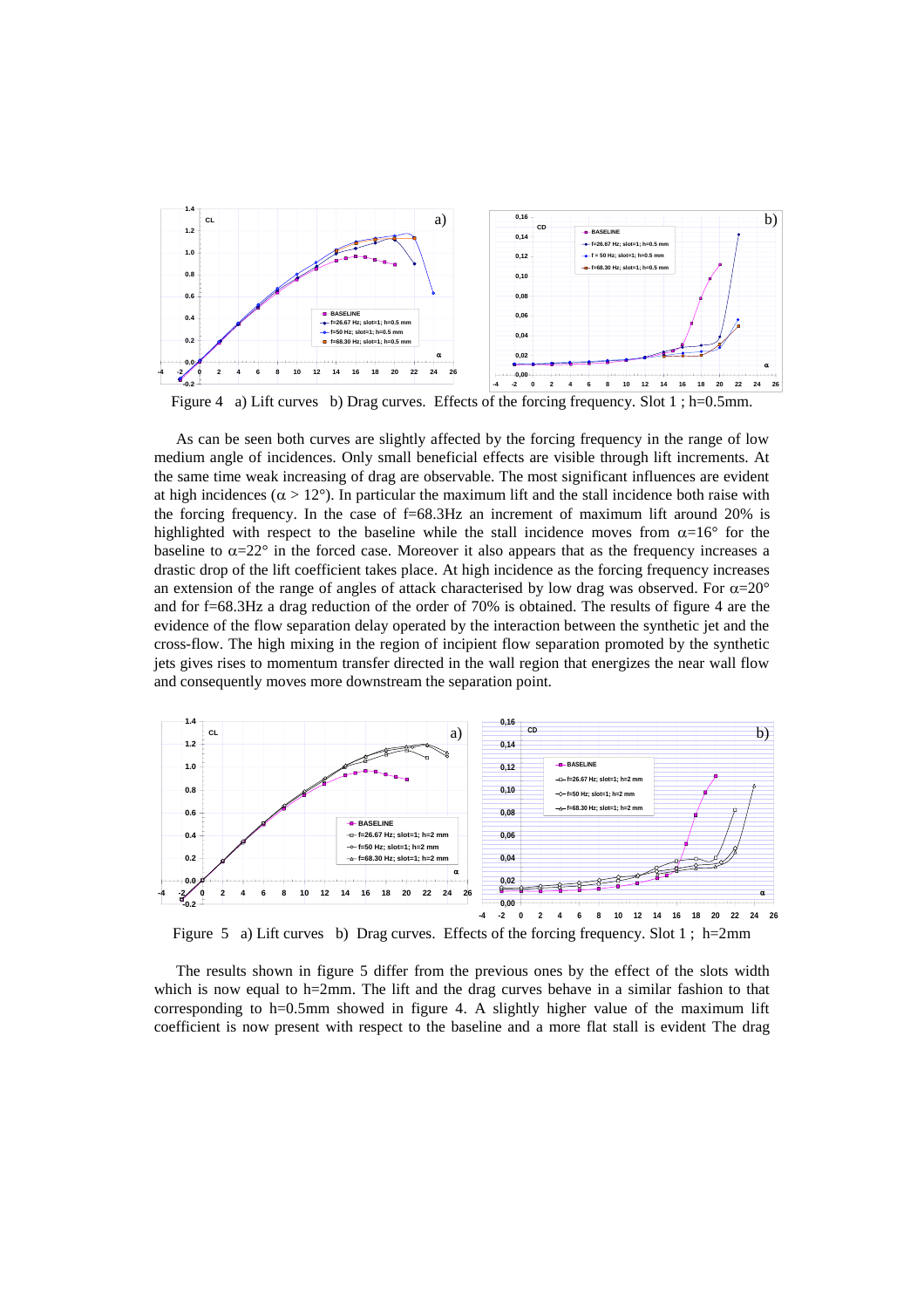curves remain approximately the same with exception of the lesser rising of the curves for f=50Hz and f=68.3Hz at the extreme incidences.

The effects of the synthetic jet slot positioning are presented in figure 6a and 6b, keeping the forcing frequency and the slot width constant and equal to 50Hz and h=2mm respectively. As can be seen all the slot locations are effective in increasing the lift and reducing the drag at high angles of attack but the best performing position is the most upstream one, namely  $x/c=0.449$ . For  $\alpha=20^\circ$ while the slot locations s1, s2 and s3 are still effective at maintaining the flow attached, the slot location s4 shows the first signs of massive flow separation as can be seen by the decrease in lift and the fast drag increase. These results are in line with those of the literature and confirm the effectiveness of the momentum injection when its location is around the point of incipient flow separation. This because a much anticipated injection with respect to the developing separation could promote the separation itself. On the other hand, injecting in the separated flow would result in a loss of effectiveness of interaction of the synthetic jet with the external flow.



Figure 6 a) Lift curves b) Drag curves. Effects of the slot positioning. f=50Hz ; h=2mm

The pressure coefficient distributions around the airfoil and the velocity distributions in the wake, made dimensionless by the upstream velocity ( $V_{\infty}$ =30m/s), are presented in figure 7a and in figure 7b respectively. The slot width and the forcing frequency are fixed and equal to h=2mm and f=50Hz while the angle of attack is  $\alpha=20^\circ$ . The effects of the active slot s1 and s4 are examined.

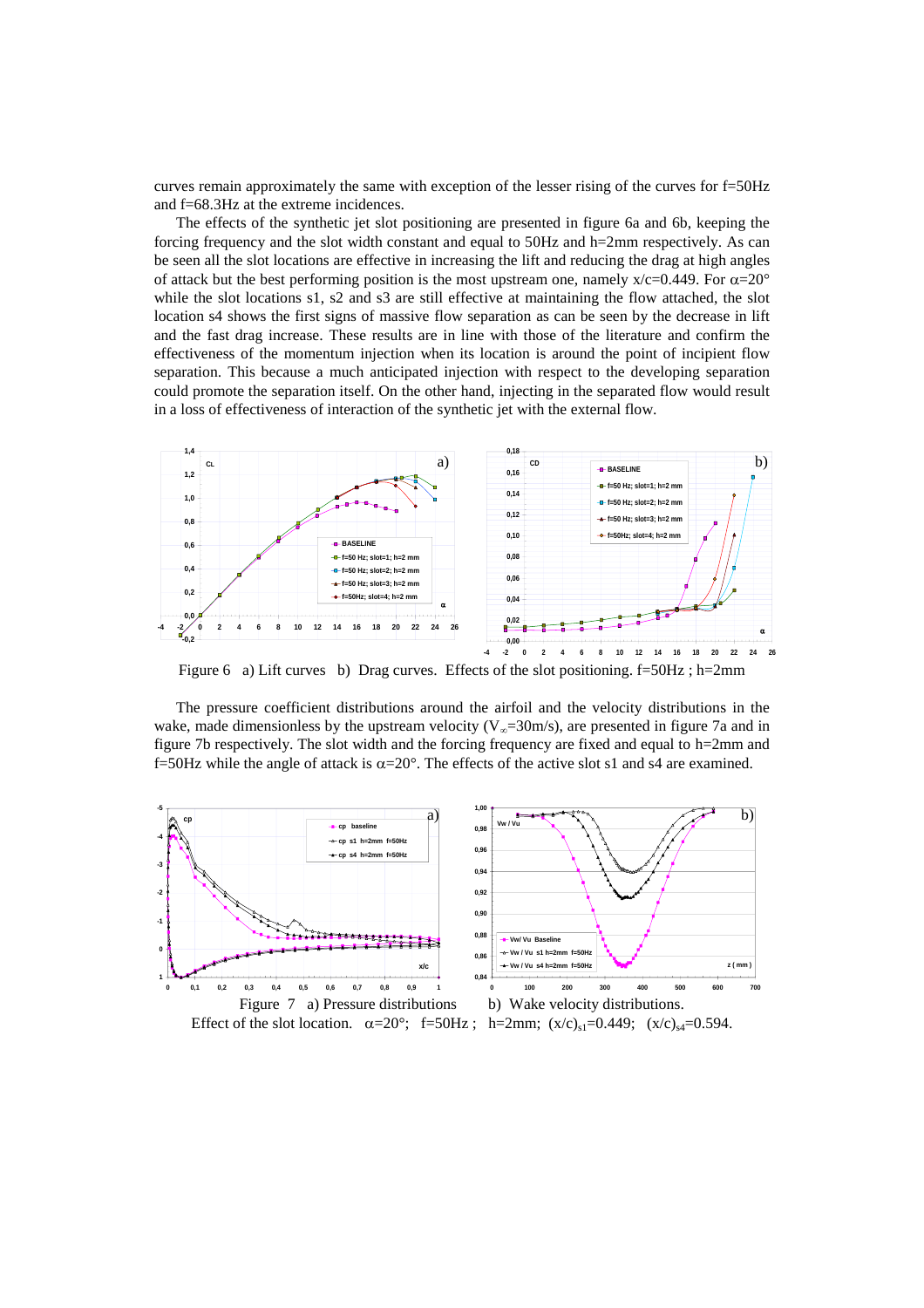For the case of natural flow the separation takes place at  $x/c \approx 0.4$  as evidenced by the pressure distribution on the suction side. A massive flow separation is present as highlighted by the large wake characterized by low momentum showed in figure 7b. When slot 4 is active the flow is attached up to around  $x/c \approx 0.5$  while in the case of the slot 1, the flow separates approximately at the trailing edge of the airfoil, as evidenced by the continuous pressure recovery up to  $x/c\approx1$  on the suction side. Furthermore when s1 was active, a region of higher suction around the injection point is present with respect to its surrounding. This behavior is completely absent in the case of s4 injection. Interestingly, whichever is the active slot, the pressure distributions highlight considerable modifications upstream the jet injection up the suction peak. Also, the degree of the upstream pressure modification depends on the active slot. Downstream the jet injection the pressure distributions appear less influenced with respect to corresponding upstream ones.

The flow separation delay shows its characteristic also in the wake velocity distributions reported in figure 7b. In fact, with respect to the baseline, in the forced cases the wake velocity distributions are representative of less dissipative conditions that means much lower drag especially when the injection is located more upstream. In figure 8 the lift and drag curves are displayed describing the effects of a multiple injection s1+s2, for two frequencies f=26.67Hz and f=50Hz. The slot width considered was the thinner one h=0.5mm. For comparison, on the same figures the baseline curves are also shown together with two curves related to the single slot s1 and s4 corresponding to the same forcing frequency.



It can be observed that in general the multiple injection does not seem to affect the lift curves if the same forcing frequency to the single injection is applied. Moreover the multiple injection determines lower beneficial effects on drag with respect to the single injection cases. This effect appears more evident in the case of the lower frequency at high incidences for which the drag reduction benefit is decreased.

Nevertheless it has to be pointed out that a simple comparison at fixed frequency between single and multiple injection is not rigorous. Others effects should be considered for a more critical analysis such as the actual momentum injected by the single slot and by the combination of two of slots. Also the pressure drop for the different slot configuration has to be taken into account.

A more suitable comparison is done considering the same momentum injected from the single slot and the double slot. From this point of view, in order to perform a comparison at an approximately constant momentum coefficient, it would be more appropriate to take the double injection at f=50Hz and the single injection at f =26.67Hz cases. Given this considerations better performances could be achieved in the case of multiple injection.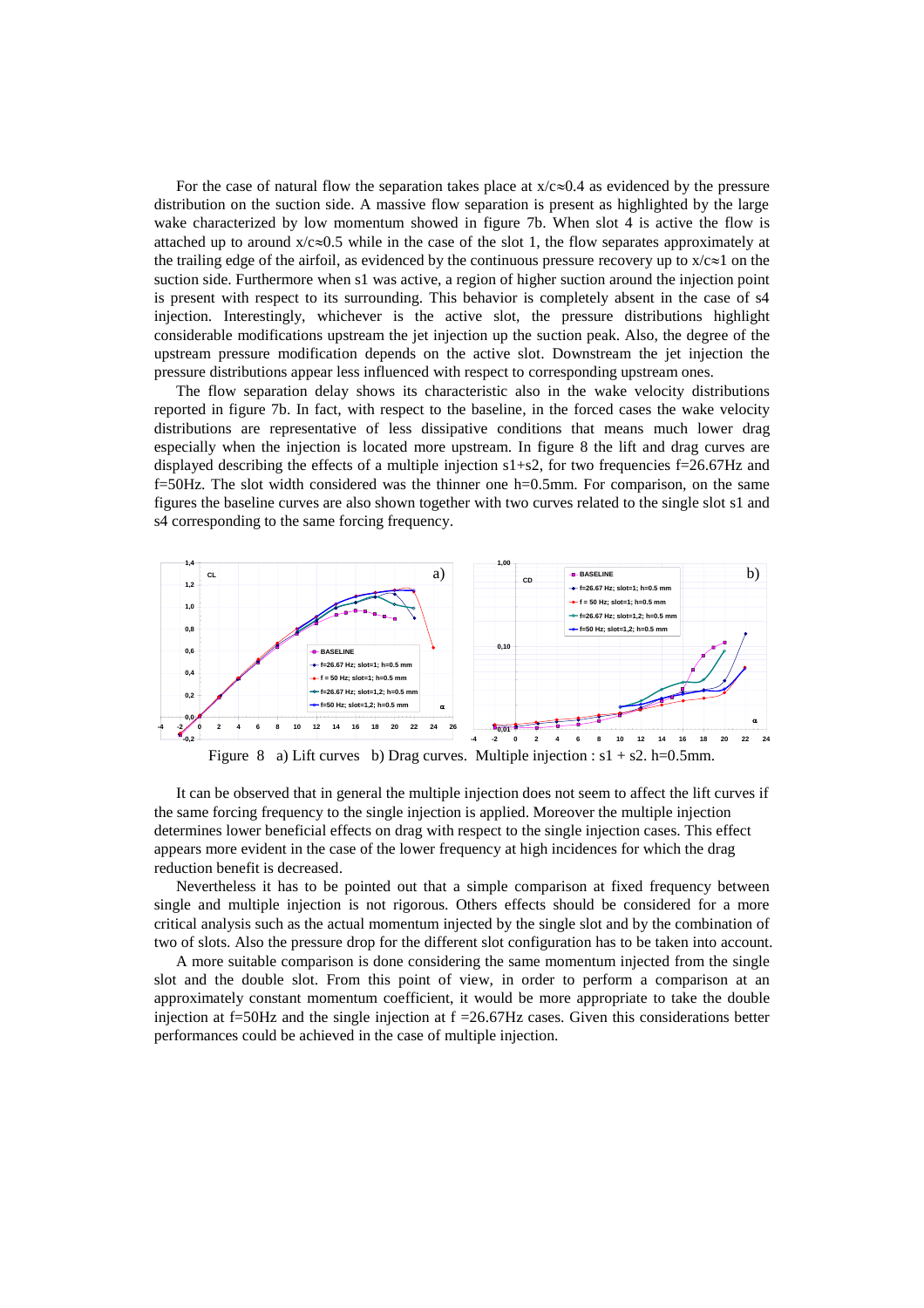Another assessment with respect to the comparison between the multiple and the single slot injection at constant momentum, can be made keeping constant the forcing frequency and also the total jet exit section. The results, not reported in the paper, show a not significant influence on the lift curves while lower drag are evidenced in the case of double slot configuration.



Pressure distributions around the airfoil and the velocity distributions in the wake are displayed in figure 9 for incidence  $\alpha=20^\circ$  corresponding to the same cases reported in figure 8. As can be seen from figure 9a, flow separation takes place on the baseline configuration at around  $x/c=0.4$ also evidenced in figure 9b from the large and very low momentum wake. The effect of the injection determines a delay of the flow detachment leading to a complete reattachment up to the trailing edge for the case forced at f=50Hz and with a single slot, as also showed before. This effect is evident on the wake velocity profiles which are characterized by a considerably lower momentum deficit. For this incidence the forcing that gives rise to the poorest improvement with respect to the baseline is that related to  $f=26.67\text{Hz}$  and double slot as displayed from both diagrams of figure 9a and figure 9b. The best performance enhancements have been observed for the case corresponding to f=50Hz and single active slot.

#### 5 CONCLUSIONS

An experimental investigation has been carried out to study the effects of the interaction between nearly 2D synthetic jets and an airstream on the airfoil NACA 0024. The synthetic jets were generated by a mechanical actuator suitable for high momentum injection. The effects of the forcing frequency and of different slots configurations were tested combining several widths, multiple injection and different slot locations in the streamwise direction. The forcing frequency was beneficial essentially in the range of mid-high incidences highlighting higher lift coefficient and very low drag with respect to the baseline. At the maximum frequency (f=68.3Hz) the  $C_{L \max}$ raised by 20% while the stall incidence increased from 16° to 22°. Also the slot width evidenced a valuable effect, larger slot width generated slightly higher lift with respect to those pertaining to the smaller one and also evidenced a more flat stall. The effects of the injection position revealed that the most performing interaction was obtained when the active slot was at the most upstream location  $x/c = 0.449$ . Much greater benefits were obtained in terms of drag reduction at high angle of attack. For  $\alpha \approx 20^{\circ}$  the amount of drag reduction at the maximum frequency was of the order of 70%. The results on the multiple injection investigation showed that for the same frequency and